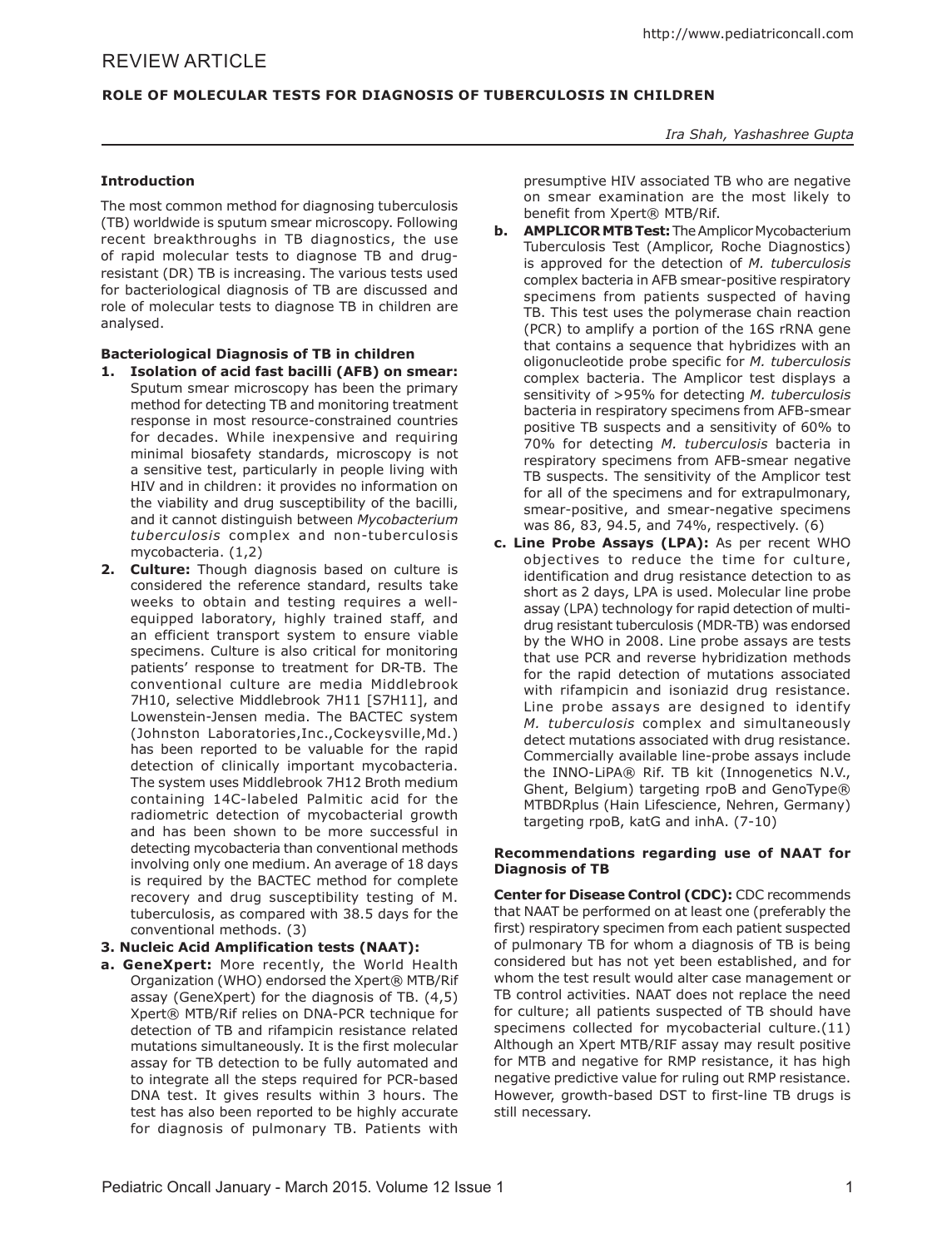**World Health Organization (WHO) (12,13):**  WHO's current policies and guidance recommend that Xpert MTB/RIF be used as an initial diagnostic test in individuals suspected of having MDR-TB or HIVassociated TB (strong recommendation, moderate quality of evidence). It states that

- 1. Xpert MTB/RIF should be used rather than conventional microscopy, culture and DST as the initial diagnostic test in adults and children suspected of having MDR-TB or HIV-associated TB (strong recommendation).
- 2. Xpert MTB/RIF may be used rather than conventional microscopy and culture as the initial diagnostic test in all adults and children suspected of having TB (conditional recommendation).
- 3. Xpert MTB/RIF should be used in preference to conventional microscopy and culture as the initial diagnostic test in testing cerebrospinal fluid (CSF) specimens from patients suspected of having TB meningitis (strong recommendation).
- 4. Xpert MTB/RIF may be used as a replacement test for usual practice (including conventional microscopy, culture, or histopathology) for testing specific non-respiratory specimens (lymph nodes and other tissues) from patients suspected of having extrapulmonary TB (conditional recommendation).

These recommendations are based on a review of 16 studies (12 published and 4 unpublished). The overall pooled sensitivity of Xpert MTB/RIF compared against culture as a reference standard in children presumed to have TB was 66% in 10 studies where expectorated sputum or induced sputum was used (95% CI, 52–77%); the pooled sensitivity was 66% in 7 studies where samples from gastric lavage or aspiration were used (95% CI, 51–81%). The pooled specificity of Xpert MTB/RIF compared against culture as the reference standard was at least 98%, with narrow confidence intervals.

The pooled sensitivity of Xpert MTB/RIF in culturenegative specimens from children compared against clinical TB used as the reference standard was very low at 4% for samples of expectorated or induced sputum (8 studies), and 15% for samples from gastric lavage or aspiration (3 studies), both sensitivities had wide confidence intervals. It is likely that the apparently poor performance of Xpert MTB/RIF was the result of a reference standard for clinical TB that lacked specificity. The sensitivity of Xpert MTB/RIF to detect rifampicin resistance in specimens from children was 86% (95% CI, 53–98%).

**Cochrane Review (14):** The authors concluded that in adults thought to have TB, with or without HIV infection, Xpert® MTB/RIF is sensitive and specific. Compared with smear microscopy, Xpert® MTB/RIF substantially increases TB detection among culture-confirmed cases. Xpert® MTB/RIF has higher sensitivity for TB detection in smear-positive than smear-negative patients. Nonetheless, this test may be valuable as an add-on test following

smear microscopy in patients previously found to be smear-negative. For rifampicin resistance detection, Xpert®MTB/RIF provides accurate results and can allow rapid initiation of MDR-TB treatment, pending results from conventional culture and DST.

# **As per a metaanalysis by Walusimbi et al (2013)**

**(15),** the pooled sensitivity and specificity for detection of smear-negative pulmonary tuberculosis were 67% and 98% for Xpert® MTB/RIF, 73% and 91% for Microscopic Observation Drug Susceptibility assay (MODS), and 61% and 69% for WHO 2007 algorithm, respectively. The sensitivity of Xpert® MTB/RIF reduced from 67% to 54% when sub-group analysis of studies with patient HIV prevalence ≥30% was performed.

## **Conclusion**

Though Xpert® MTB/RIF has been recommended as an initial diagnostic test rather than conventional microscopy, culture and DST in adults and children suspected of having MDR-TB or HIV-associated TB and even in all patients with TB, the sensitivity of Xpert® MTB/RIF seems to be lower in smear-negative pulmonary TB and even in extrapulmonary TB. It also may be extremely low in samples such as gastric lavage or lymph node tissue. Thus, Xpert® MTB/RIF may be used along with conventional microscopy and culture in children for diagnosis of TB and not as a replacement for conventional microscopy and culture DST.

## **Funding:** None

## **Conflict of Interest :** None

## **References :**

- 1. Murray JF. Pulmonary complications of HIV-1 infection among adults living in Sub-Saharan Africa. Int J Tuberc Lung Dis. 2005;9: 826–35.
- 2. Getahun H, Harrington M, O'Brien R, Nunn P. Diagnosis of smear-negative pulmonary tuberculosis in people with HIV infection or AIDS in resource-constrained settings: informing urgent policy changes. Lancet 2007;369:2042– 49.
- 3. Roberts GD, Goodman NL, Heifets L, Larsh HW, Lindner TH, McClatchy JK et al. Evaluation of the BACTEC radiometric method for recovery of mycobacteria and drug susceptibility testing of Mycobacterium tuberculosis from acid-fast smear-positive specimens. J. Clin Microbiol. 1983;18:689-96
- 4. Boehme CC, Nabeta P, Hillemann D, Nicol MP, Shenai S, Krapp F, et al. Rapid molecular detection of tuberculosis and rifampin resistance. N Engl J Med. 2010;363:1005– 1015.
- 5. Boehme CC, Nicol MP, Nabeta P, Michael JS, Gotuzzo E, Tahirli R et al. Feasibility, diagnostic accuracy, and effectiveness of decentralised use of the Xpert MTB/ RIF test for diagnosis of tuberculosis and multidrug resistance: a multicentre implementation study. Lancet 2011;377:1495–1505.
- 6. Carpentier E, Drouillard B, Dailloux M, Moinard D, Vallee E, Dutilh B. et al. Diagnosis of Tuberculosis by Amplicor Mycobacterium tuberculosis Test: a Multicenter Study J. Clin Microbiol.1995; 33:3106–10